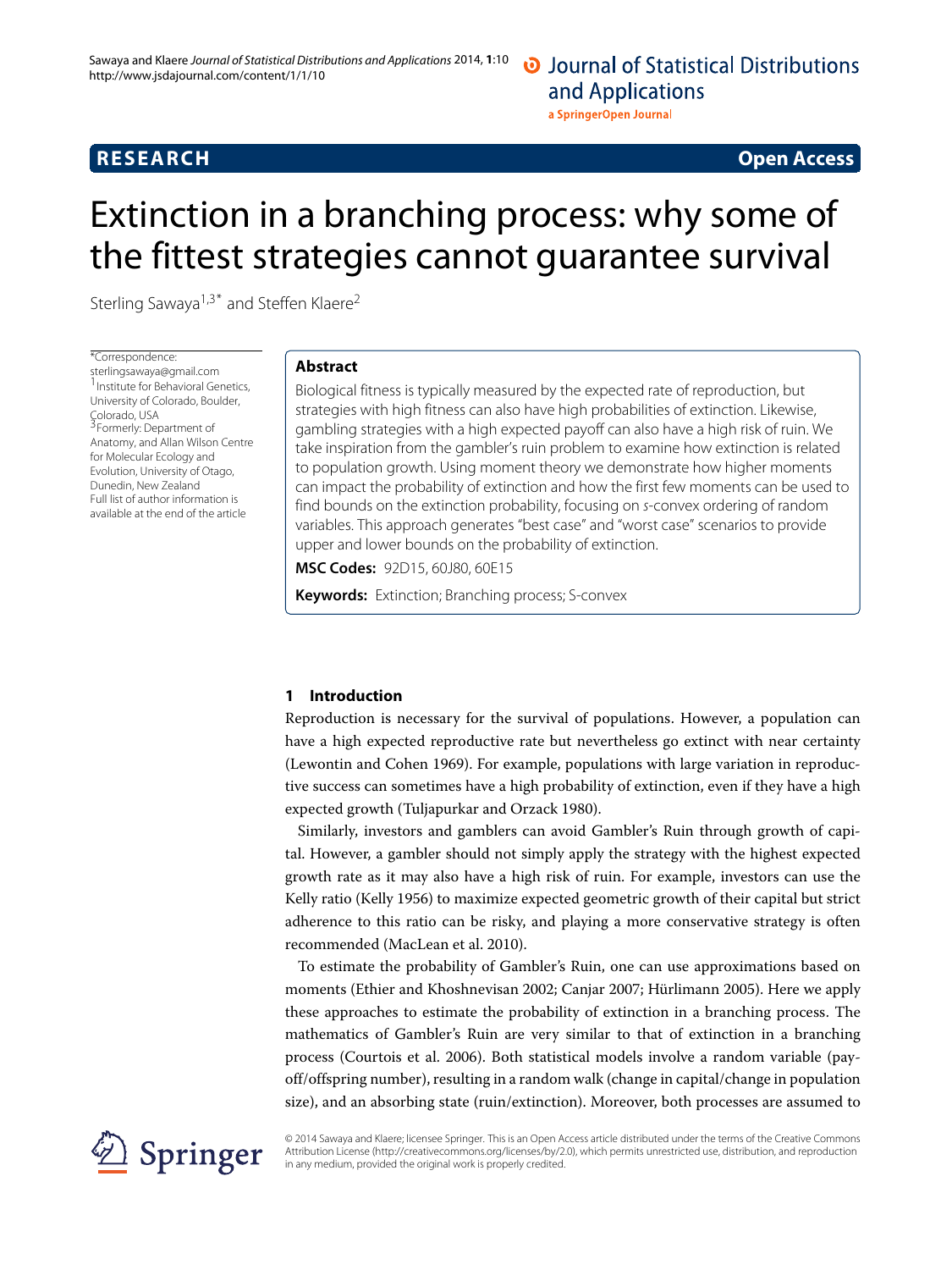be Markovian, and finding the probability of ruin/extinction involves solving for the root of a convex function.

Here we examine the random variable representing the number of offspring, and investigate how the moments of this random variable are related to the probability of extinction. We demonstrate an important relationship between these moments and extinction: odd moments favor survival and even moments favor extinction. The first moment of the offspring distribution, its mean, has the biggest influence on extinction. However, the first moment alone is not usually informative about extinction probabilities. In fact, strategies with arbitrarily large first moments can nevertheless go extinct with near certainty. Some of the "fittest" strategies can be highly unlikely to survive.

Using the first few moments of the offspring distribution, one can obtain bounds on the ultimate probability of extinction (Courtois et al. [2006;](#page-11-6) Daley and Narayan [1980\)](#page-11-7). These bounds provide "best case" and "worst case" distributions. We present these bounds, termed *s*-convex extremal random variables, adapted from actuarial science and research on the gambler's ruin problem (Denuit and Lefevre [1997;](#page-11-8) Hürlimann [2005;](#page-11-5) Courtois et al. [2006\)](#page-11-6). The extremal distributions for discrete processes have been developed previously, using up to four moments (Hürlimann [2005\)](#page-11-5). Here we find the conditions under which these extremal distributions provide non-trivial bounds. Using some simple examples, we demonstrate how these methods can be used to rank distributions using only their moments. We then discuss how these bounds can be used to better understand the evolutionary process.

# **2 Methods**

#### **2.1 Extinction in the Galton-Watson branching process**

To investigate biological extinction, we use a Galton-Watson branching process in which, at each discrete time interval, every individual generates *i* discrete offspring with probability  $p_i$ , and zero offspring with  $p_0$ . Without loss of generality we assume that an individual produces its offspring and then dies, so that each individual in a population is restricted to a single generation. The offspring number is a random variable, which we denote by *X*. Let *n* be the maximum value of *X* so that *X* takes values in the state space  $\mathcal{D}_n = \{0, 1, 2, \ldots, n\}$ 

At any given time *t*, the size of a population  $(Z_t)$  is the number of individuals in the branching process. We set  $Z_0 \equiv 1$  unless otherwise specified. The probability of extinction of a branching process is  $q \equiv \lim_{t \to \infty} P(Z_t = 0|Z_0 = 1)$ . If the starting size of the population is greater than one, then the overall probability of extinction can be defined as

$$
\lim_{t \to \infty} P(Z_t = 0 | Z_0 = N) = q^N.
$$

So we can solve for extinction in the case of  $Z_0 = 1$  and extend the results to larger starting populations if necessary.

The recursive formula for finding *q* can be found through a first step analysis (Kimmel and Axelrod [2002\)](#page-11-9). The probability that the lineage of a single individual eventually goes extinct is the probability that it dies without offspring  $(p_0)$  plus the probability that it produces a single offspring whose lineage dies out  $(p_1q)$  plus the probability that it produces two offspring whose joint lineages die out  $(p_2q^2)$ , and so on.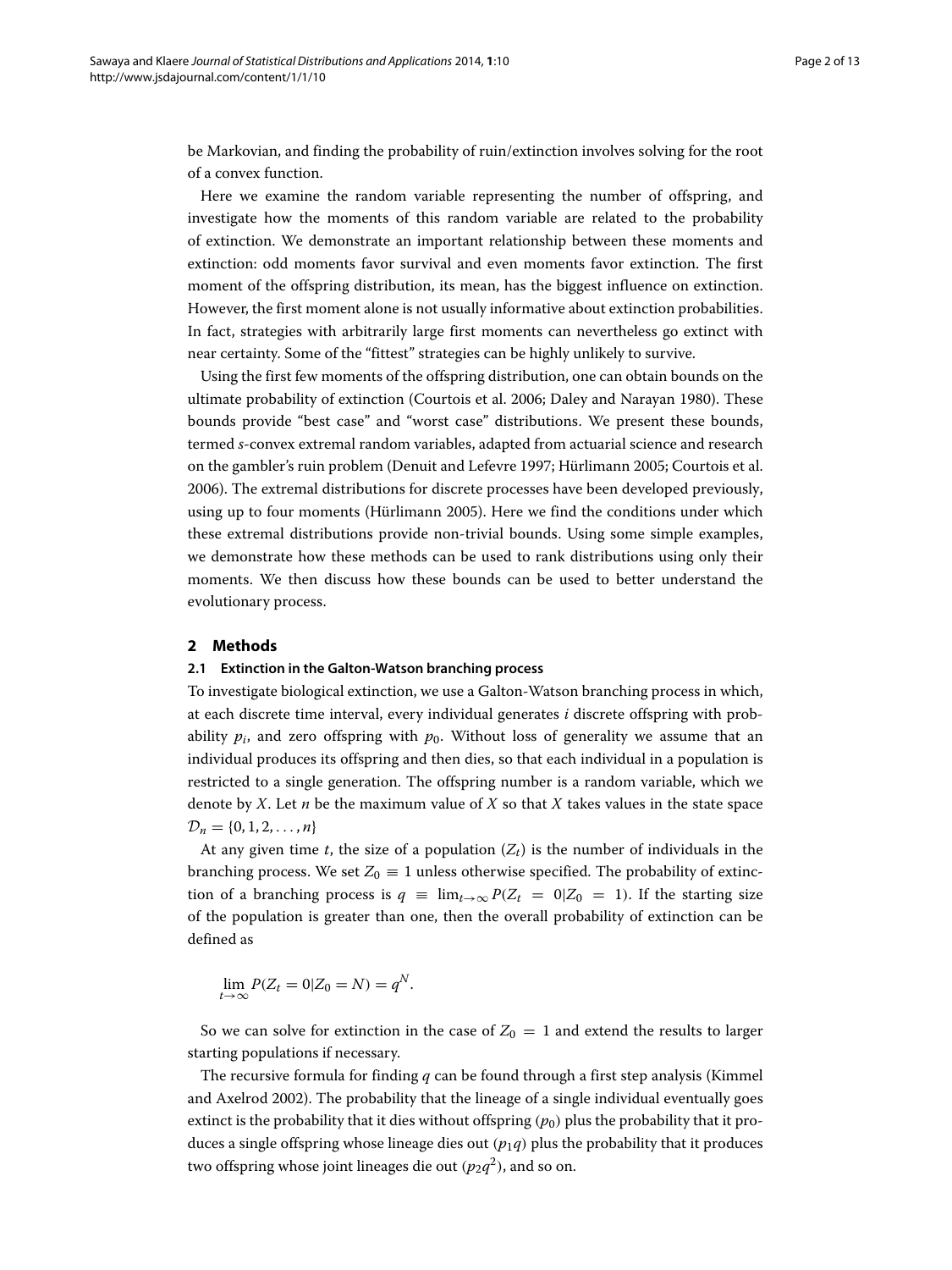This leads to the formal definition of the probability generating function:

<span id="page-2-0"></span>
$$
f(q) = \mathbb{E}[q^X] = p_0 + p_1q + p_2q^2 + p_3q^3 \dots p_nq^n = \sum_{k=0}^n p_k q^k.
$$
 (1)

The probability of extinction of a branching process starting with a single individual is the smallest root of the equation  $f(q) = q$  for  $q \in [0, 1]$ . The solution  $q = 1$  is always a root of [\(1\)](#page-2-0) and is not necessarily the smallest positive root. In some cases, the probability of extinction is trivially obvious. For instance, if  $p_0 = 0$  individuals always produces at least one offspring, therefore  $q = 0$ . Furthermore, cases where  $\mathbb{E}[X] \leq 1$  always yield  $q = 1$ (Kimmel and Axelrod [2002\)](#page-11-9).

Inferring the probability of extinction analytically for branching processes with  $p_0 > 0$ and  $\mathbb{E}[X] > 1$  can be difficult because [\(1\)](#page-2-0) has *n* complex-valued roots according to the fundamental law of algebra. In the following we illustrate how [\(1\)](#page-2-0) can be seen in terms of moments of the offspring distribution, and discuss how this approach can be used to estimate *q*.

#### **2.2 Moments of the branching process**

Let  $m_k \equiv \mathbb{E}[X^k]$  denote the *k*th moment of the branching process generator *X*. The first moment, *m*1, is equivalent to the average offspring number. Higher moments can be used to obtain other summary statistics of the distribution, such as the variance  $\sigma^2 = m_2 - m_1^2$ .

The Laplace transform of [\(1\)](#page-2-0) can be used to (recursively) express extinction in terms of the moments of the branching process

$$
f(q) = \mathbb{E}\left[q^X\right] = \mathbb{E}\left[e^{X \log q}\right]
$$
  
= 1 + m<sub>1</sub> log q + m<sub>2</sub>  $\frac{(\log q)^2}{2}$  + m<sub>3</sub>  $\frac{(\log q)^3}{6}$  + ...  
= 
$$
\sum_{k=0}^{\infty} m_k \frac{(\log q)^k}{k!}
$$

where  $m_0 = 1$ . Note that  $m_k > 0$  for all  $k \geq 0$ . Furthermore, with  $q \in (0,1)$  we have  $\log q$  < 0. Therefore, even moments increase the probability of extinction while odd moments decrease it. Additionally, if  $q \in (e^{-1}, 1)$  then  $\log q \in (-1, 0)$  and the series converges with log *q*. Thus, approximations, *f* ∗*(q)*, which take the form

$$
f^*(q) = \sum_{k=0}^{s-1} m_k \frac{(\log q)^k}{k!} + o\left((\log q)^s\right)
$$

for  $s \geq 3$  are only accurate when *q* is large and the moments are small. As  $q \downarrow 0$ , the series requires more and more terms to provide accurate approximation. Therefore, when *q* is small the first few moments are not necessarily informative about the probability of extinction.

### **2.3** *s***-Convex orderings of random variables**

Here we demonstrate how the first few moments of the offspring distribution can be used to find bounds on the probability of extinction. The random variable *X* is bound by zero and its maximum, *n*, conveniently allowing for *s*-convex ordering (Denuit and Lefevre [1997;](#page-11-8) Hürlimann [2005;](#page-11-5) Courtois et al. [2006\)](#page-11-6). Following (Hürlimann [2005\)](#page-11-5) denote by  $\Delta$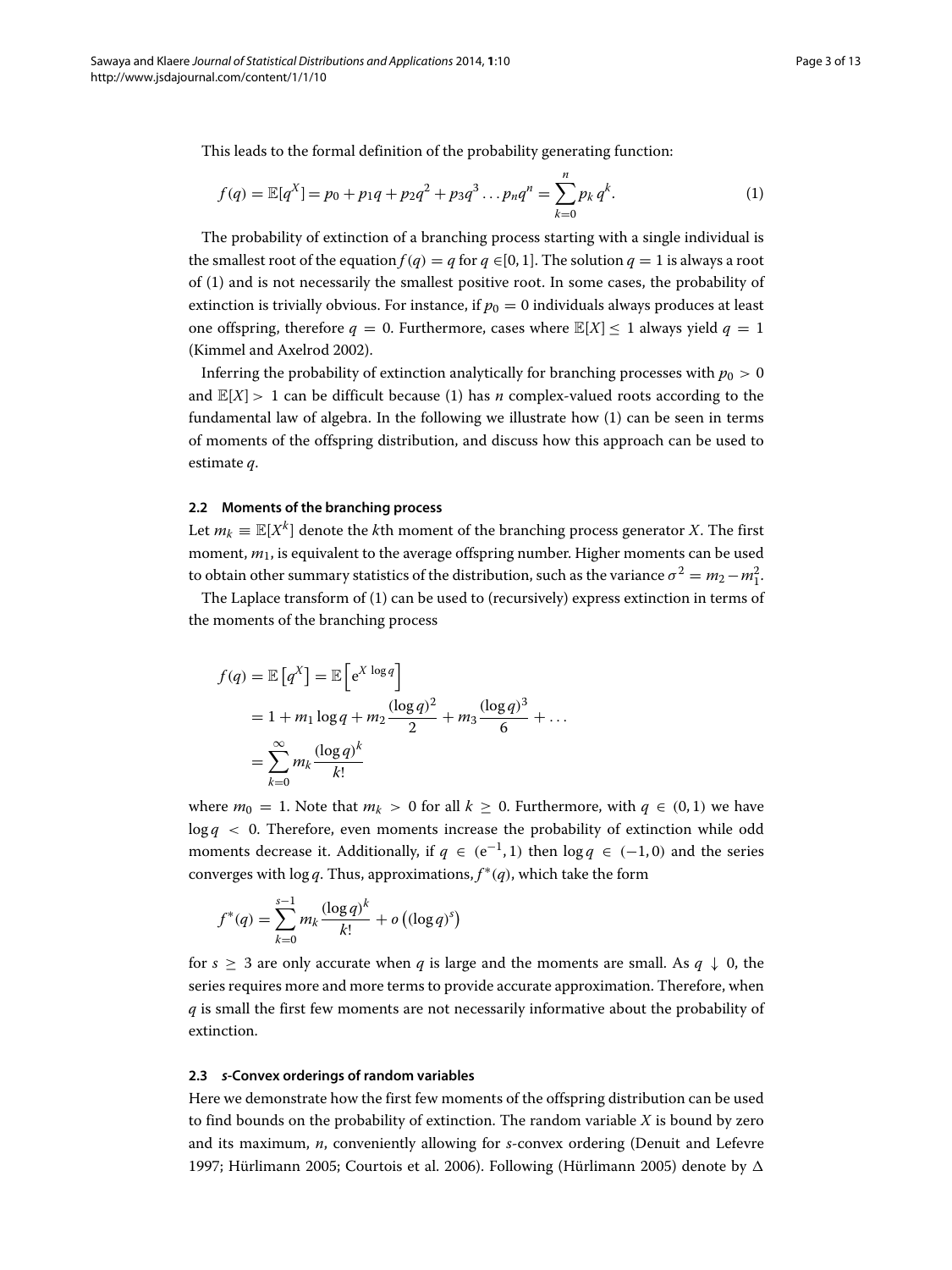the forward difference operator for  $g: \mathcal{D}_n \to \mathbb{R}$  by  $\Delta g(i) = g(i+1) - g(i)$  for all  $i \in \mathcal{D}_{n-1}$ . Analogously for  $k \in \mathcal{D}_n$  the *k*-th order forward difference operator is defined recursively by  $\Delta^{0}g = g$  and for  $k \ge 1$  by  $\Delta^{k}g(i) = \Delta^{k-1}g(i-1) - \Delta^{k-1}g(i)$  for all  $i \in \mathcal{D}_{n-k}$ . Then, for two random variables *X* and *Y* valued in  $\mathcal{D}_n$  we say *X* precedes *Y* in the *s*-convex order, written  $X \leq_{s-cx}^{D_n} Y$  if  $\mathbb{E}[g(X)] \leq \mathbb{E}[g(y)]$  for all *s*-convex real functions *g* on  $\mathcal{D}_n$ . A convenient consequence is that if  $X \leq_{s-\alpha}^{\infty} Y$  then

$$
\mathbb{E}\left(X^{k}\right) = \mathbb{E}\left(Y^{k}\right) \quad \text{for } k = 1, 2, \ldots, s - 1
$$

$$
\mathbb{E}\left(X^{k}\right) \leq \mathbb{E}\left(Y^{k}\right) \quad \text{for } k \geq s.
$$

Define the *moment space* for all random variables with state set  $\mathcal{D}_n$  and fixed first *s* − 1 moments  $m_1, \ldots, m_{s-1}$  by

$$
\mathfrak{B}_{s,n}^{\vec{m}}\equiv\mathfrak{B}\left(\mathcal{D}_n,m_1,m_2,\ldots,m_{s-1}\right).
$$

Since the random variable *X* is strictly positive, its moment space only contains positive elements. Further, we are only interested in cases where the mean is greater than 1 so that extinction is not certain. This provides a moment space with well behaved properties. The study of the moment problem (see e.g., (Karlin and McGregor [1957;](#page-11-10) Prékopa [1990\)](#page-11-11)) yields an important relationship between consecutive moments on  $\mathfrak{B}^{\vec{m}}_{s,n}$  conditional on  $m_1\geq 1$ 

<span id="page-3-0"></span>
$$
(m_i)^{\frac{i+1}{i}} \le m_{i+1} \le nm_i. \tag{2}
$$

Minimum and maximum extrema distributions on  $\mathfrak{B}^{\vec{m}}_{s,n}$  can be found for any distribution on  $\mathcal{D}_n$ , with fixed first *s* moments  $m_1, m_2, \ldots, m_s$  (Denuit and Lefevre [1997\)](#page-11-8). The random variables for these distributions are denoted  $X_{\min}^{(s)}$  and  $X_{\max}^{(s)}$  such that

$$
X_{\min}^{(s)} \leq_{s-cx}^{\mathcal{D}_n} X \leq_{s-cx}^{\mathcal{D}_n} X_{\max}^{(s)} \quad \text{for all } X \in \mathcal{D}_n.
$$

Extrema have been derived for*s* = 2, 3, 4, 5 (Denuit and Lefevre [1997;](#page-11-8) Denuit et al. [1999;](#page-11-12) Hürlimann [2005\)](#page-11-5). Here, we reiterate these results providing the inferred distributions and their utility when obtaining bounds on the probability of extinction. We begin on  $\mathfrak{B}_{2,n}^{\vec{m}}$ with the maximal random variable,  $X_{\mathrm{max}}^{(2)}$  , defined as:

$$
X_{\max}^{(2)} = \begin{cases} 0 & \text{with } p_0 = 1 - \frac{m_1}{n} \\ n & \text{with } p_n = \frac{m_1}{n} \end{cases}
$$

For  $X_{\text{max}}^{(2)}$  $X_{\text{max}}^{(2)}$  $X_{\text{max}}^{(2)}$  we observe  $m_{i+1} = nm_i$ , so by (2) this can clearly be seen as the maximum extrema. Intuitively, this is the "long shot" distribution on  $\mathcal{D}_n$ , a worst case scenario. Because the values and respective probabilities of  $X_{\text{max}}^{(2)}$  are known, *q* can be solved explicitly by finding the least positive root of the generating function:

$$
f(q) = p_0 + p_n q^n.
$$

This provides an upper limit on extinction because this generating function will be greater than or equal to the generating function for all other random variables with the same  $m_1$  and  $n$ , on  $q \in [0, 1]$ .

 $\mathfrak{B}^{\vec{m}}_{2,n}$  is a very general moment space and the first moment does not often provide much information about an unknown distribution. Therefore,  $X_{\text{max}}^{(2)}$  is not likely to be a tight upper bound when  $n$  is large or unknown. However, if  $m_1$  is near  $n$ , then the distribution can be fairly well approximated by  $X^{(2)}_{\text{max}}$ .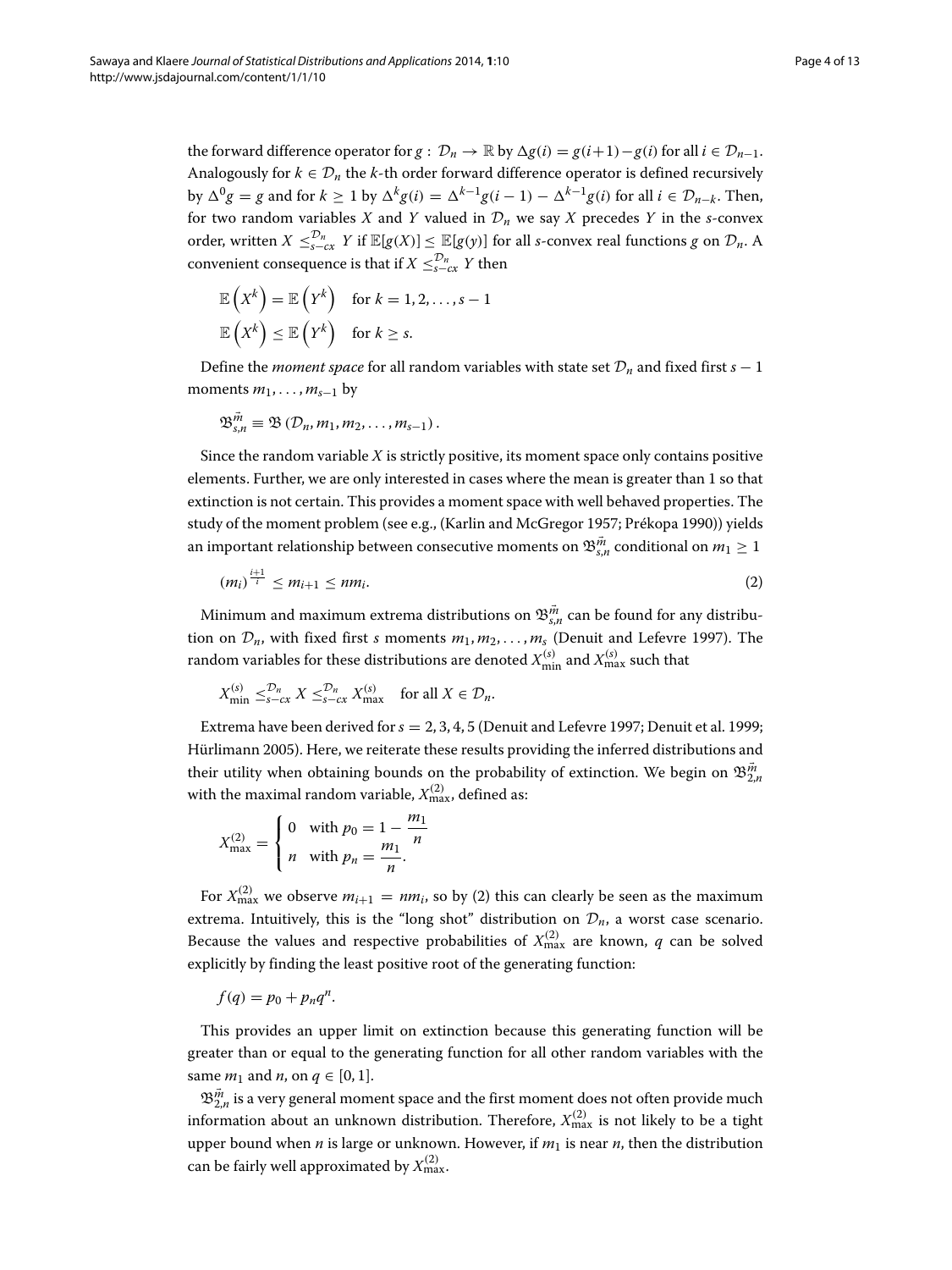Unlike  $X_{\max}^{(2)}, X_{\min}^{(2)}$  does not provide a useful bound on the probability of extinction.  $X_{\min}^{(2)}$ is defined as:

<span id="page-4-0"></span>
$$
X_{\min}^{(2)} = \begin{cases} \alpha & \text{with } p_{\alpha} = \alpha + 1 - m_1 \\ \alpha + 1 & \text{with } p_{\alpha+1} = m_1 - \alpha \end{cases}
$$
 (3)

where  $\alpha$  is the integer on  $\mathcal{D}_n$  such that

 $\alpha < m_1 < \alpha + 1$ .

This extremal random variable represents a best case scenario. However, since  $m_1 > 1$ , *α* must be larger than zero and this branching process has no chance of death (i.e.  $p_0 = 0$ ) and consequently no chance of extinction ( $q = 0$ ). Therefore  $X_{\min}^{(2)}$  does not provide a useful bound on the probability of extinction as the bound  $q \ge 0$  is obvious.

This bound and all other bounds examined here can be found using discrete Chebyshev systems (Denuit and Lefevre [1997\)](#page-11-8). However, extremal bounds are perhaps more intuitive for continuous random variables, to which the discrete cases can be seen as similar (Shaked and Shanthikumar [2007;](#page-12-1) Hürlimann [2005;](#page-11-5) Denuit et al. [1999\)](#page-11-12). For example,  $X_{\rm min}^{(2)}$ in the continuous case has only one possible value,  $m_1$  with  $p_{m_1} = 1$ . By [\(2\)](#page-3-0) this is clearly an extrema because  $(m_i)^{(i+1)/i} = m_{i+1} = (m_1)^{i+1}$ . In comparison, the discrete case [\(3\)](#page-4-0) has similar properties.

The following notation helps extending these calculations to higher order systems (Denuit et al. [1999\)](#page-11-13). Let  $w, x, y, z \in \mathcal{D}_n$ , and set  $m_0 = 1$ . Then:

$$
m_{j,z} := z \cdot m_{j-1} - m_j, \quad j = 1, 2, \dots;
$$
  
\n
$$
m_{j,z,y} := y \cdot m_{j-1,z} - m_{j,z}, \quad j = 2, 3, \dots;
$$
  
\n
$$
m_{j,z,y,x} := x \cdot m_{j-1,z,y} - m_{j,z,y}, \quad j = 3, 4, \dots;
$$
  
\n
$$
m_{j,z,y,x,w} := w \cdot m_{j-1,z,y,x} - m_{j,z,y,x}, \quad j = 4, 5, \dots.
$$

The reader should recognize this notation as it is simply the iterative forward difference operator  $\Delta^k$  for moments.

If the first two moments are known, then a tighter upper bound can be found. On  $\mathfrak{B}^{\vec{m}}_{3,n}$ the minimal distribution in the 3-convex sense is given by:

$$
X_{\min}^{(3)} = \begin{cases} 0 & \text{with } p_0 = 1 - p_\alpha - p_{\alpha+1} \\ \alpha & \text{with } p_\alpha = \frac{m_{2,\alpha+1}}{\alpha} \\ \alpha + 1 & \text{with } p_{\alpha+1} = \frac{-m_{2,\alpha}}{\alpha + 1} \end{cases}
$$

where

$$
\alpha < \frac{m_2}{m_1} \leq \alpha + 1.
$$

This bound is already known in the branching process literature (Daley and Narayan [1980\)](#page-11-7). Similar to  $X_{\text{max}}^{(2)}$ , the extremal random variable  $X_{\text{min}}^{(3)}$  represents a worst case scenario, this time using two moments. The root of the equation

<span id="page-4-1"></span>
$$
f(q) = q = p_0 + p_\alpha q^\alpha + p_{\alpha+1} q^{\alpha+1}
$$
 (4)

provides an upper bound to the probability of extinction, so that [\(4\)](#page-4-1) has greater values at any  $q \in [0, 1)$  than the probability generating functions of any other random variable in  $\mathfrak{B}_{3,n}^{\vec{m}}.$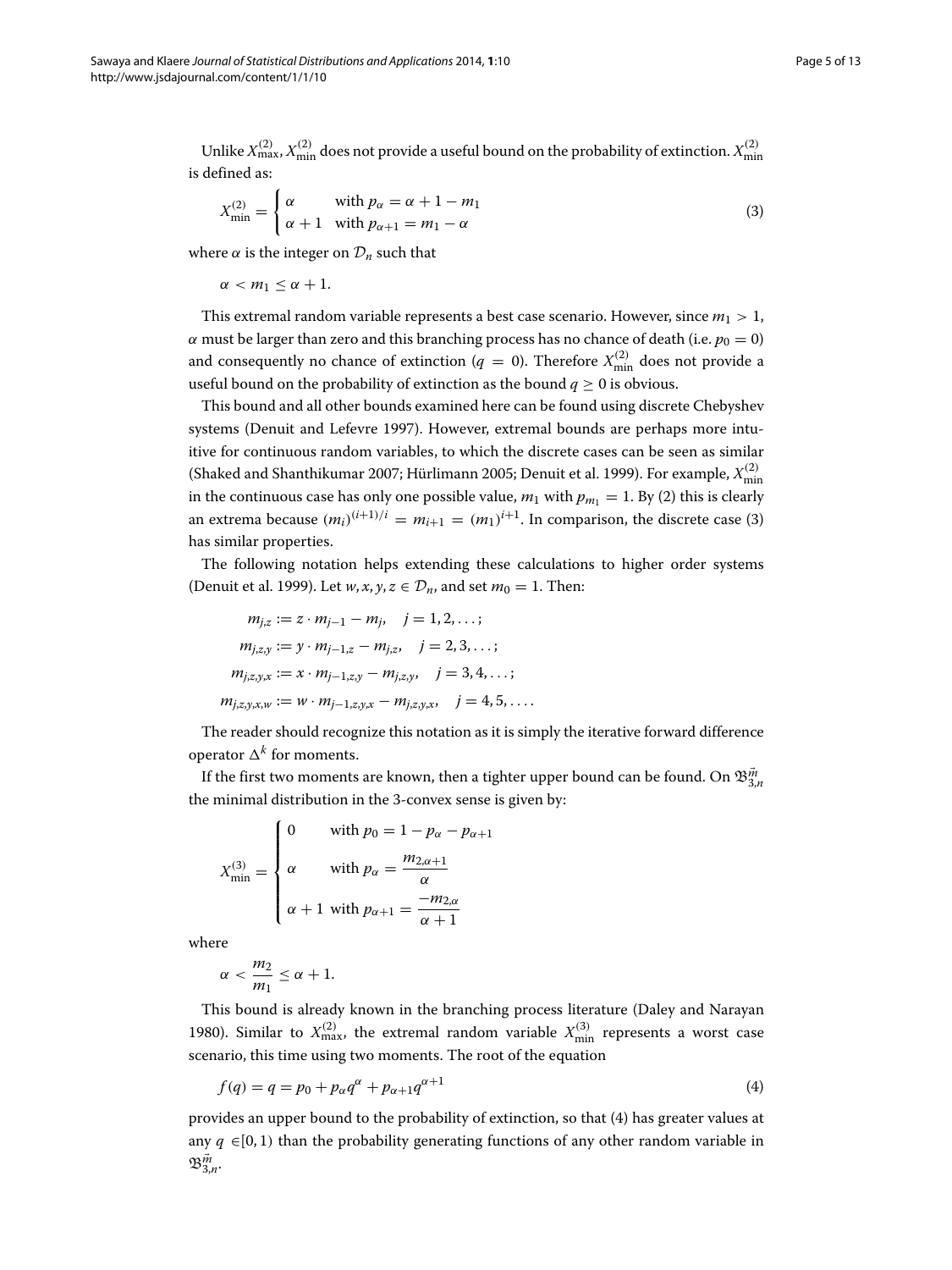In contrast to  $X_{\max}^{(2)}$ , the minimum extrema on  $\mathfrak{B}_{3,n}^{\vec{m}}$  yields the upper limit for the probability of extinction. The alternation between minimum and maximum for the worst case scenarios is due to the convexity of [\(1\)](#page-2-0). Again, this extrema is perhaps more intuitive in the continuous sense, in which

$$
X_{\min, \text{ cont.}}^{(3)} = \begin{cases} 0 & \text{with } p_0 = 1 - p_{m_2/m_1} \\ \frac{m_2}{m_1} & \text{with } p_{m_2/m_1} = \frac{(m_1)^2}{m_2} \end{cases}.
$$

In this case, successive moments simply grow by  $m_2/m_1$ , so that  $m_{i+1} = m_i(m_2/m_1)$ , providing a minimum on  $\mathfrak{B}^{\vec{m}}_{3,n}.$  And, as was the case for the minimum on  $\mathfrak{B}^{\vec{m}}_{2,n}.$  the discrete minimum extrema on  $\mathfrak{B}^{\vec{m}}_{3,n}$  has similar properties to the continuous minimum extrema.

For both  $\mathfrak{B}^{\vec{m}}_{2,n}$  and  $\mathfrak{B}^{\vec{m}}_{3,n}$  the discrete cases are simply discretization of the continuous case. However, this is not necessarily the case for higher moment spaces (Courtois et al. [2006\)](#page-11-6). While the continuous cases provide more intuitive extrema, derivation of the discrete case for higher moments is not as simple as deriving the continuous case and discretizing.

Next, we examine the maximum extrema on  $\mathfrak{B}^{\vec{m}}_{3,n}$ :

$$
X_{\max}^{(3)} = \begin{cases} \alpha & \text{with } p_{\alpha} = \frac{m_{2,n,\alpha+1}}{n-\alpha} \\ \alpha+1 & \text{with } p_{\alpha+1} = \frac{-m_{2,n,\alpha}}{n-\alpha-1} \\ n & \text{with } p_n = 1-p_{\alpha}-p_{\alpha+1} \end{cases}
$$

where

$$
\alpha < \frac{nm_1 - m_2}{n - m_1} \leq \alpha + 1.
$$

Since  $X_{\text{max}}^{(3)}$  can only provide non-trivial information about *q* if  $p_0 > 0$ , this extremal distribution is only informative about extinction when  $\alpha = 0$  and  $p_{\alpha} > 0$ , which is the case whenever  $nm_1 - m_2 < n - m_1$ . Although this requirement may appear restrictive, some classes of distributions have simple rules under which  $X_{\text{max}}^{(3)}$  is informative. For example, for binomial distributions,  $B_{n,p}$ ,  $X_{\text{max}}^{(3)}$  will provide a non-zero lower bound if  $1/n < p \leq$  $1/(n-1)$ .

We move on to  $\mathfrak{B}_{4,n}^{\vec{m}}$ . The use of three moments can improve bounds on the probability of extinction, but as with all of the maximal random variables,  $X_{\text{max}}^{(4)}$  requires the knowledge of the maximum, *n*.  $X_{\text{max}}^{(4)}$  is defined as:

$$
X_{\max}^{(4)} = \begin{cases} 0 & \text{with } p_0 = 1 - p_{\alpha} - p_{\alpha+1} - p_n \\ \alpha & \text{with } p_{\alpha} = \frac{m_{3,n,\alpha+1}}{\alpha(n-\alpha)} \\ \alpha + 1 & \text{with } p_{\alpha+1} = \frac{-m_{3,n,\alpha}}{(\alpha+1)(n-\alpha-1)} \\ n & \text{with } p_n = \frac{m_{3,\alpha,\alpha+1}}{n(n-\alpha)(n-\alpha-1)} \end{cases}
$$

where

$$
\alpha < \frac{m_2 n - m_3}{m_1 n - m_2} \leq \alpha + 1.
$$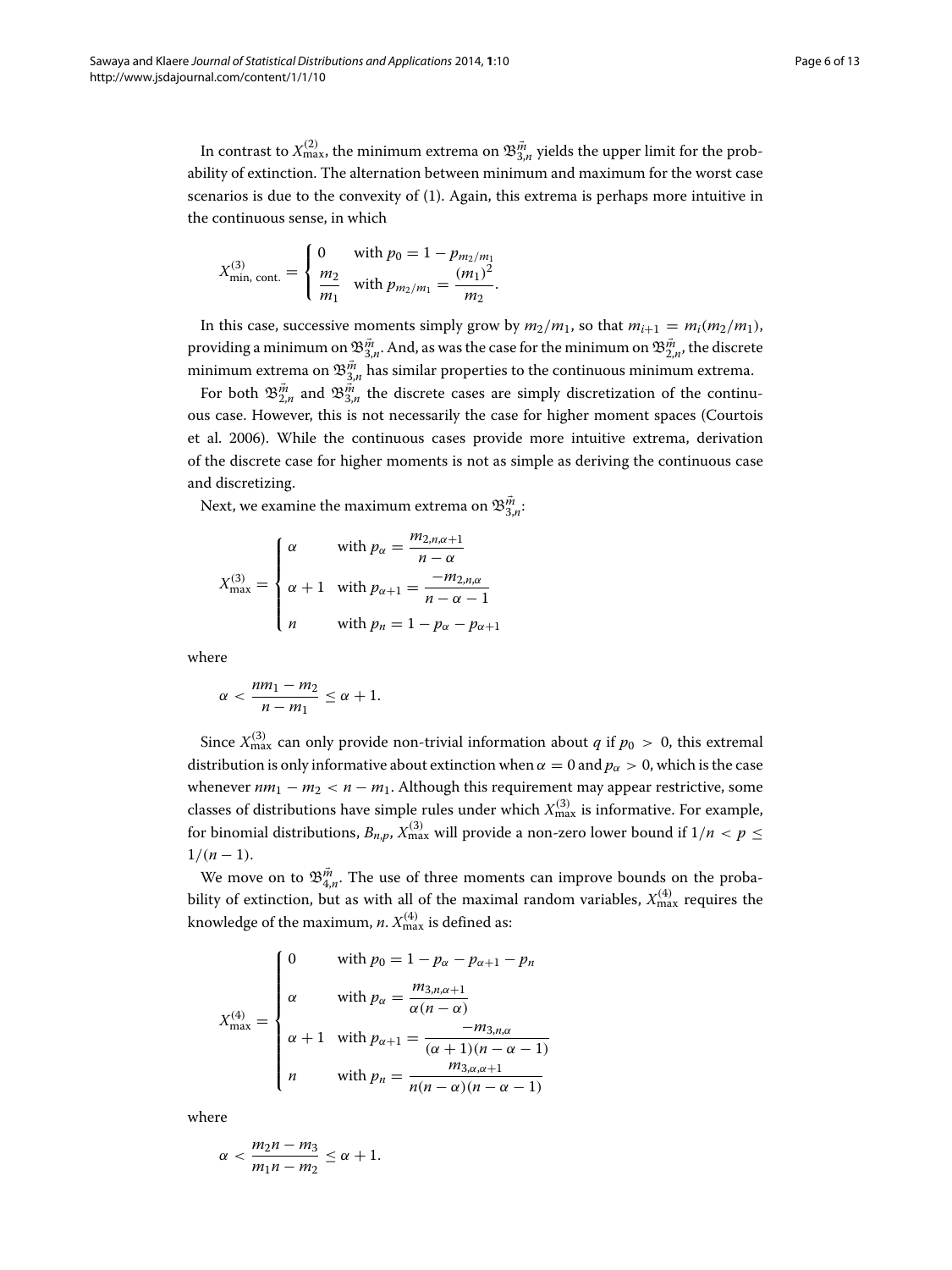While this is a potential improvement to the lower bound given by  $X_{\min}^{(3)}$ , the improvement is sometimes negligible. As  $n \to \infty$ , the difference between  $X_{\max}^{(4)}$  and  $X_{\min}^{(3)}$  vanishes because

$$
\lim_{n\to\infty}\frac{m_2n-m_3}{m_1n-m_2}=\frac{m_2}{m_1}
$$

and furthermore, if  $n \to \infty$  then  $p_n \to 0$ . Therefore, the resulting generating function for  $X_{\text{max}}^{(4)}$  $X_{\text{max}}^{(4)}$  $X_{\text{max}}^{(4)}$  is identical to (4) if the maximal value is unknown. So, like the first moment, the third moment is uninformative about extinction when *n* is unknown, unless assumptions are made about the distribution (see e.g., (Daley and Narayan [1980;](#page-11-7) Ethier and Khoshnevisan [2002\)](#page-11-3)).

The minimal extrema for  $\mathfrak{B}_{4,n}^{\vec{m}},$   $X_{\text{min}}^{(4)}$  is given by

$$
X_{\min}^{(4)} = \begin{cases} \alpha, & \text{with } p_{\alpha} = \frac{m_{3,\beta,\beta+1,\alpha+1}}{(\beta-\alpha)(\beta+1-\alpha)} \\ \alpha+1, & \text{with } p_{\alpha+1} = \frac{-m_{3,\beta,\beta+1,\alpha}}{(\beta-\alpha)(\beta-1-\alpha)} \\ \beta, & \text{with } p_{\beta} = \frac{m_{3,\alpha,\alpha+1,\beta+1}}{(\beta-\alpha)(\beta-1-\alpha)} \\ \beta+1, & \text{with } p_{\beta+1} = \frac{-m_{3,\alpha,\alpha+1,\beta}}{(\beta-\alpha)(\beta+1-\alpha)} \end{cases}
$$

where  $\alpha$  and  $\beta$  are given by

$$
\alpha < \frac{m_{3,\beta,\beta+1}}{m_{2,\beta,\beta+1}} \leq \alpha+1, \quad \beta < \frac{m_{3,\alpha,\alpha+1}}{m_{2,\alpha,\alpha+1}} \leq \beta+1.
$$

Again, this bound is only useful if  $p_0 > 0$ . Unfortunately there is no short form equation to identify which spaces  $\mathfrak{B}^{\vec{m}}_{4,n}$  fit this requirement. However, one can easily determine if a given  $\mathfrak{B}^{\vec{m}}_{4,n}$  has a useful  $X^{(4)}_{\text{min}}$ . Assuming  $\alpha = 0$ ,  $\widehat{\beta}$  is simply bound by

$$
\widehat{\beta}<\frac{m_3-m_2}{m_2-m_1}\leq \widehat{\beta}+1.
$$

And if  $m_{3,\widehat{\beta},\widehat{\beta}+1} < m_{2,\widehat{\beta},\widehat{\beta}+1}$ , then the bound is useful because the resulting  $X_{\min}^{(4)}$  has  $p_0 > 0$ . Alternatively, if  $m_{3,\widehat{\beta},\widehat{\beta}+1} \geq m_{2,\widehat{\beta},\widehat{\beta}+1}$  the supports for  $X_{\min}^{(4)}$  have  $p_0 = 0$  and consequently  $q = 0$ .

If the first four moments are known, the extremal variable  $X_{\min}^{(5)}$  can be obtained. Its distribution takes a simple form, but the equations used to find its values and relative probabilities are relatively large. From (Hürlimann [2005\)](#page-11-5),  $X_{\rm min}^{(5)}$  is defined as:

$$
X_{\min}^{(5)} = \begin{cases} 0 & \text{with } p_0 = 1 - p_{\alpha} - p_{\alpha+1} - p_{\beta} - p_{\beta+1} \\ \alpha & \text{with } p_{\alpha} = \frac{m_{4,\beta,\beta+1,\alpha+1}}{\alpha(\beta-\alpha)(\beta+1-\alpha)} \\ \alpha+1 & \text{with } p_{\alpha+1} = \frac{-m_{4,\beta,\beta+1,\alpha}}{(\alpha+1)(\beta-\alpha)(\beta-1-\alpha)} \\ \beta & \text{with } p_{\beta} = \frac{m_{4,\alpha,\alpha+1,\beta+1}}{\beta(\beta-\alpha)(\beta-1-\alpha)} \\ \beta+1 & \text{with } p_{\beta+1} = \frac{-m_{4,\alpha,\alpha+1,\beta}}{(\beta+1)(\beta-\alpha)(\beta+1-\alpha)} \end{cases}
$$

where

$$
\alpha < \frac{m_{4,\beta,\beta+1}}{m_{3,\beta,\beta+1}} \le \alpha + 1, \quad \beta < \frac{m_{4,\alpha,\alpha+1}}{m_{3,\alpha,\alpha+1}} \le \beta + 1. \tag{5}
$$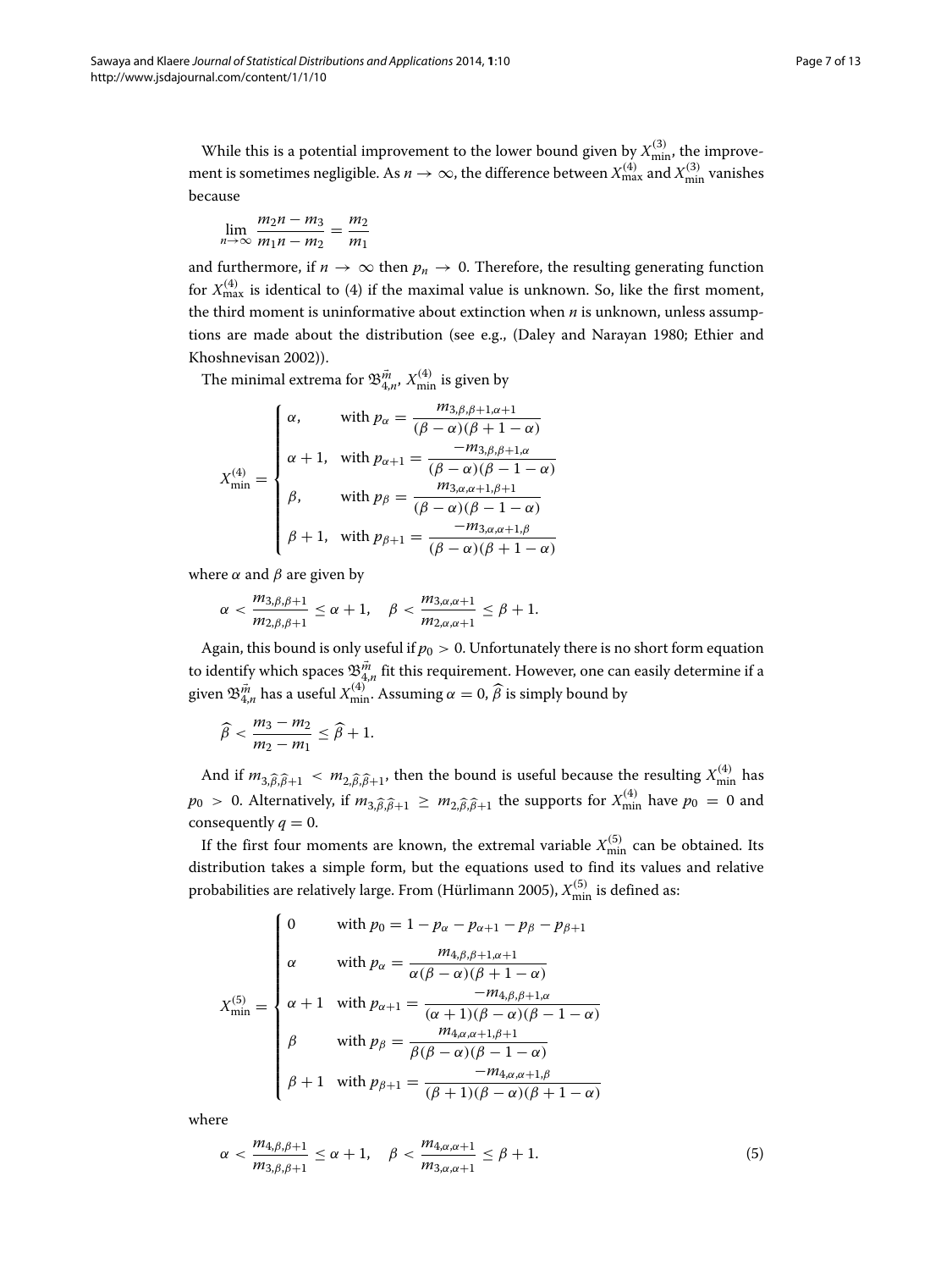Courtois et al. (Courtois et al. [2006\)](#page-11-6) explained that there is no analytic form to directly obtain *α* and *β* for  $X_{\text{min}}^{(5)}$ . They showed this by disproving the intuitive idea that the discrete support encloses the continuous support. To find *α* and *β*, we iteratively search all possible supports on *Dn* until both inequalities are satisfied. This exhaustive method for finding the supports for this extrema is not ideal, especially if  $D_n$  is dense. Linear programing can be used to easily find the extremal supports and their probabilities (Prékopa [1990\)](#page-11-11), but such approaches are not necessary when  $D_n$  is sparse (e.g., when *n* is relatively small).

Hürlimann (Hürlimann [2005\)](#page-11-5) also presents a form for the upper extremal variable in  $\mathfrak{B}^{\vec{m}}_{5,n}.$  The process  $X^{(5)}_{\text{max}}$  is defined as:

$$
X_{\max}^{(5)} = \begin{cases} \n\alpha, & \text{with } p_{\alpha} = \frac{m_{4,n,\beta,\beta+1,\alpha+1}}{(\beta-\alpha)(\beta+1-\alpha)(n-\alpha)} \\ \n\alpha+1, & \text{with } p_{\alpha+1} = \frac{-m_{4,n,\beta,\beta+1,\alpha}}{(\beta-\alpha)(\beta-\alpha-1)(n-\alpha-1)} \\ \n\beta, & \text{with } p_{\beta} = \frac{m_{4,n,\alpha,\alpha+1,\beta+1}}{(\beta-\alpha)(\beta-\alpha-1)(n-\beta)} \\ \n\beta+1, & \text{with } p_{\beta+1} = \frac{-m_{4,n,\alpha,\alpha+1,\beta}}{(\beta-\alpha)(\beta+1-\alpha)(n-\beta-1)} \\ \n\eta, & \text{with } p_n = 1 - p_{\alpha} - p_{\alpha+1} - p_{\beta} - p_{\beta+1} \n\end{cases}
$$

where

$$
\alpha < \frac{m_{4,n,\beta,\beta+1}}{m_{3,n,\beta,\beta+1}} \leq \alpha+1, \quad \beta < \frac{m_{4,n,\alpha,\alpha+1}}{m_{3,n,\alpha,\alpha+1}} \leq \beta+1.
$$

As was the case for  $X_{\min}^{(4)}$ , one can determine if  $X_{\max}^{(5)}$  has  $p_0 > 0$  by assuming  $\alpha = 0$  and solving for *β* with

$$
\widehat{\beta}<\frac{m_{4,n,0,1}}{m_{3,n,0,1}}\leq \widehat{\beta}+1.
$$

If the resulting  $\widehat{\beta}$  in the inequality  $m_{4,n,\widehat{\beta},\widehat{\beta}+1} < m_{4,n,\widehat{\beta},\widehat{\beta}+1}$  holds, the bound for  $X_{\max}^{(5)}$  is informative.

All  $X_{\max}^{(j)}$  extrema rely on the maximum offspring number, *n*. Similar to  $X_{\max}^{(4)}$ , when *n* is unknown or infinity  $X_{\text{max}}^{(5)}$  goes to the minimum on the lower moment space, here  $X_{\text{min}}^{(4)}$ . Thus if  $n$  is unknown,  $X_{\max}^{(j)}$  goes to  $X_{\min}^{(j-1)}$ , at least for the cases examined here.

The Chebychev approach can be used to extend this approach to higher moments (Hürlimann [2005\)](#page-11-5). However, moments above the fourth are rarely used, and higher moments can be difficult to estimate from small samples. Further, the equations for the supports and probabilities for moments above the fourth become increasingly complex.

# **3 Results and discussion**

Here we discuss some example distributions, graph their generating functions, and also graph generating functions for the extremal distributions. The plot of the probability generating function,  $f(q)$ , on  $q \in (0, 1)$  is a useful way to visualize how the moments are related to extinction. The probability generating function takes the value  $p_0$  at  $q = 0$ . At small  $q$ ,  $f(q)$  has a slope of approximately  $p_1$ . In this part of the function, when  $q$ is small, there can be a weak relationship between  $f(q)$  and moments. In comparison,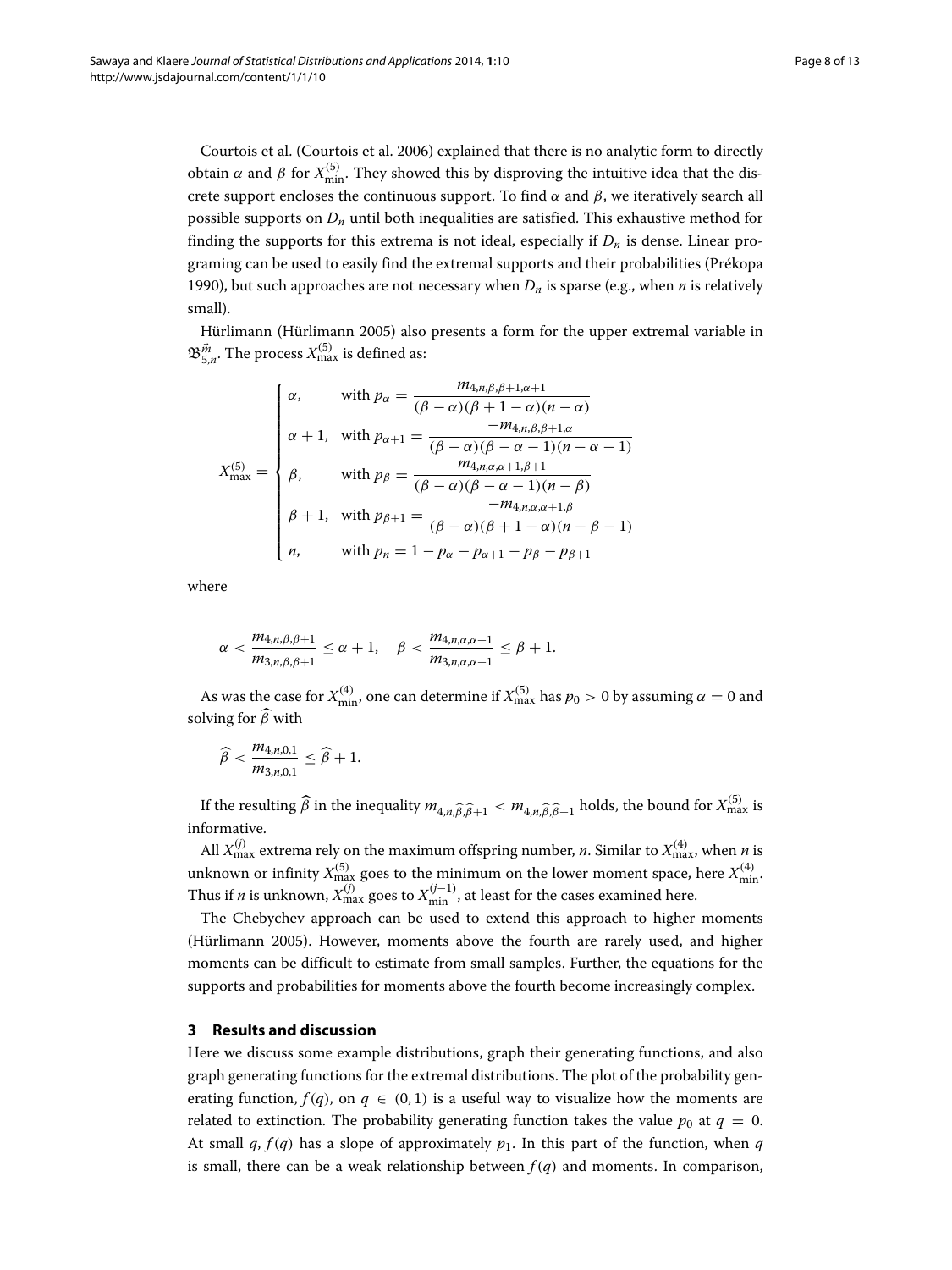when *q* is close to 1, the moments are closely related to  $f(q)$ . For example  $f'(1) = m_1$ . Higher moments begin to influence the function as *q* moves away from 1.

The probability of extinction of a process is found when  $f(q) = q$ , i.e at the intersect between its probability generating function  $f(q)$  and the diagonal  $q$ . Thus, processes with a high probability of extinction will cross the diagonal near  $q = 1$ , in the domain of *q* in which the probability generating function is often closely related to its first few moments.

Plotting the probability generating functions for the extremal distributions helps demonstrate why they act as bounds on extinction. In these examples (Figure [1\)](#page-8-0), we compare two distributions with identical first moment and maximum  $(m_1 = 2, n = 20)$ , i.e. both distributions are in  $\mathfrak{B}_{2, 20}^2$ . In particular, we look at a binomial distribution and a truncated geometric distribution. For each of these plots we also plot the generating functions for some of the extremal distributions. The extremal distributions provide clear bounds: best case extrema are found below the plot of the generating function, worst case extrema are found above. For example, the extremal distribution based on one moment,  $X_{\text{max}}^{(2)}$ , provides an upper bound on the probability of extinction, and can be seen as the upper line in both plots. Because they share an identical first moment and maximum,  $X_{\text{max}}^{(2)}$  is the same for both distributions. Clearly, one moment does not provide a good bound in these examples. As more moments are used, the bounds become tighter. The extrema using four moments provide relatively accurate upper and lower bounds for both examples. The lower bounds provide the best case extrema, which are useful in both cases only when three or four moments are known. The lower bound using two moments is

<span id="page-8-0"></span>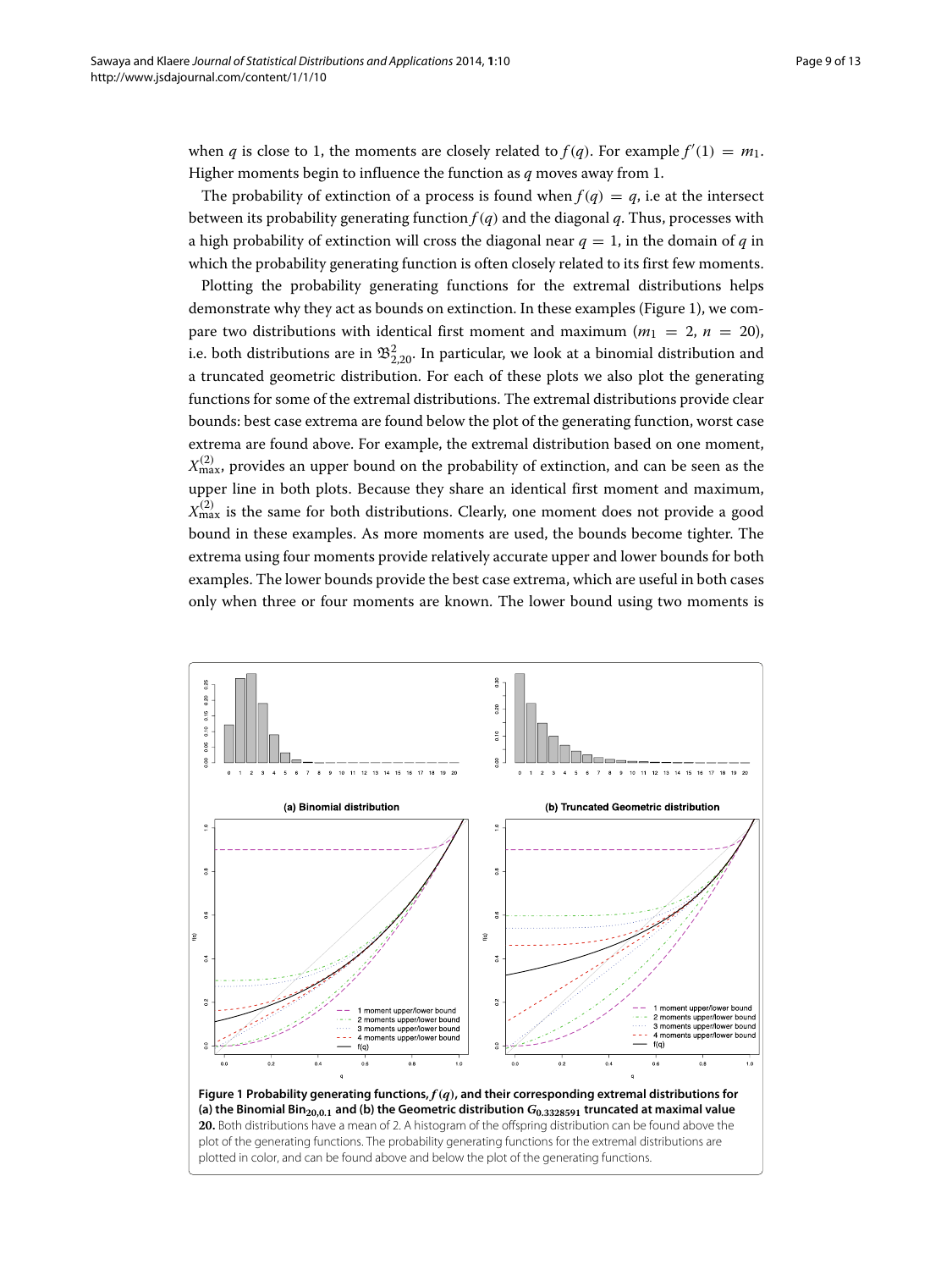not useful here in either case, as its probability generating function crosses the diagonal at zero so its probability of extinction is zero. The lower bound using only one moment was not included because its generating function is trivial and always uninformative about extinction.

Importantly, these examples demonstrate why higher moments are often necessary to compare strategies. These two distributions have identical first moments ( $m_1 = 2$ ) so classically their fitness value would be equal. However, the binomial example is more likely to survive. If entire distributions are known, then extinction probabilities can be calculated explicitly using (1). This requires solving a polynomial of degree 20 for the examples shown here, which were solved in R (R Development Core Team [2011\)](#page-11-14) with the package "rootSolve" (Soetaert and Herman [2009\)](#page-12-2).

If instead the moments are known, the extremal distributions can be found and the roots of their generating functions can be solved to find the bounds on extinction. These roots can again be solved in R (R Development Core Team [2011\)](#page-11-14) with the package "rootSolve" (Soetaert and Herman [2009\)](#page-12-2). However, some of these extremal generating functions are relatively simple and can be solved by hand. For example, our binomial distribution (Bin<sub>20,0.1</sub>) has  $m_1 = 2$  and  $m_2 = 5.8$ . The resulting  $X^{(3)}_{\rm min}$  has supports at 0, 2 and 3 with respective probabilities of 0.3, 0.1 and 0.6, leading to its generating function

$$
q = 0.3 + 0.1q^2 + 0.6q^3.
$$

Using the knowledge that the generating function has a root at  $q = 1$ , this equation can be factorized as:

$$
0 = (q-1)(3q-1)(2q+3).
$$

The probability of extinction is the smallest positive root of the above equation, 1*/*3 (Table [1\)](#page-9-0), providing an upper bound on extinction.

If four moments are known, one can conclude that the truncated geometric distribution has a higher probability of extinction. Compare the extremal distributions when four moments are known, paying attention to where they cross the diagonal. The value at the intersect is the probability of extinction for the extrema, which we display in Table [1](#page-9-0) and Table [2,](#page-10-0) respectively for the binomial example and the truncated geometric example. Using four moments, the best case for the truncated geometric example (0.404, Table [2\)](#page-10-0) is worse than the worst case for binomial example (0.207, Table [1\)](#page-9-0). In fact, the worst case for the binomial example using two moments (0.333) is already better than the best case for the truncated geometric using four moments (0.404). These examples highlight how moment spaces can be used to rank branching processes by their extinction probabilities when only moments of their distributions are known.

<span id="page-9-0"></span>**Table 1 Extinction probabilities and supports for the extremal distributions of the Binomial example**  $B_{20,0.1}$ 

|                     | 1 moment | 2 moments  | 3 moments     | 4 moments      |
|---------------------|----------|------------|---------------|----------------|
| Supports            | 2}       | ${1,2,20}$ | $\{0,1,3,4\}$ | ${0,1,3,4,20}$ |
| Lower bound (best)  | 0.000    | 0.000      | 0.034         | 0.083          |
| Supports            | ${0,20}$ | ${0,2,3}$  | ${0,2,3,20}$  | ${0,1,2,4,5}$  |
| Upper bound (worst) | 0.918    | 0.333      | 0.306         | 0.207          |

The actual probability of extinction for this process is 0.181.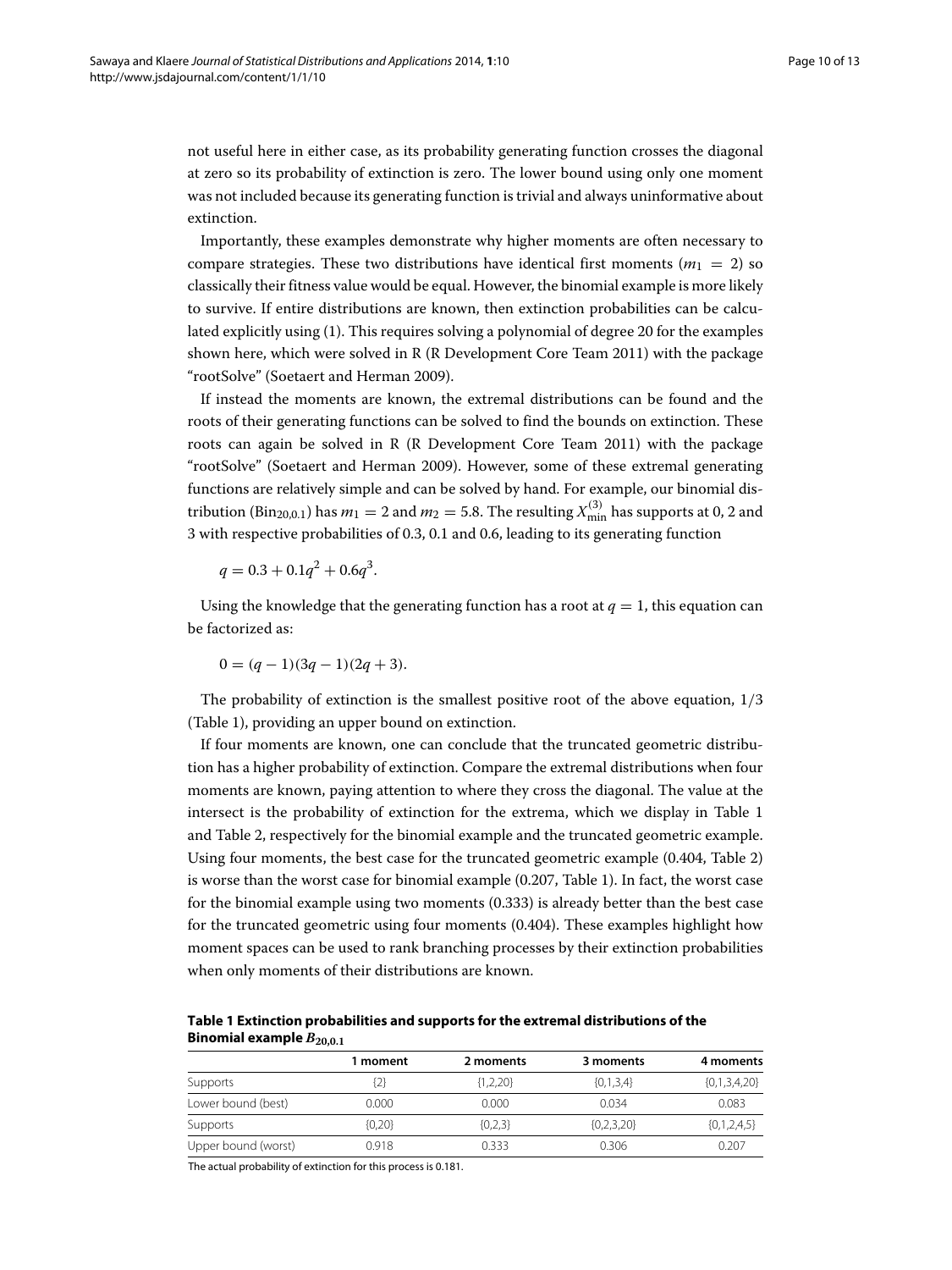|                     | 1 moment | 2 moments  | 3 moments    | 4 moments       |
|---------------------|----------|------------|--------------|-----------------|
| Supports            | [2]      | ${1,2,20}$ | ${0,1,7,8}$  | ${0,1,6,7,20}$  |
| Lower bound (best)  | 0.000    | 0.000      | 0.110        | 0.404           |
| Supports            | ${0,20}$ | ${0,4,5}$  | ${0,4,5,20}$ | ${0,3,4,11,12}$ |
| Upper bound (worst) | 0.918    | 0.641      | 0.592        | 0.534           |

<span id="page-10-0"></span>**Table 2 Extinction probabilities and supports for the extremal distributions of the truncated Geometric example**

The actual probability of extinction for this process is 0.499.

And finally, these examples can be used to better understand how ranking distributions using their *s*-convex extrema can be useful in investing and gambling (Canjar [2007;](#page-11-4) Courtois et al. [2006;](#page-11-6) Denuit and Lefevre [1997;](#page-11-8) Ethier and Khoshnevisan [2002;](#page-11-3) Hürlimann [2005\)](#page-11-5). If these distributions were returns on an investment or gamble, then by comparing their moments an investor could determine that the binomial distribution is a superior investment model. Both distributions would provide the same expected growth on capital, but the geometric distribution would have a higher probability of gambler's ruin. Being wary of gambler's ruin is especially important for an investor with limited initial funds for their investment.

## **4 Conclusion**

The work here is intended to highlight the relationship between the moments of the offspring distribution and the probability of extinction. Extinction can be defined in terms of moments, but the first few moments are only informative about extinction under certain conditions. Nevertheless, for all offspring distributions there exists an interesting relationship with even and odd moments: high even moments favor extinction, high odd moments favor survival. This relationship between even and odd moments is also seen in the stochastic Price equation, where relative growth rates increase with increasing odd moments, and decrease with increasing even moments (Rice [2008\)](#page-12-3).

The relationship between moments and extinction can provide insight into the evolutionary process. A high first moment can favor survival, but worst case extrema ("long shots") represent the strategies that are least likely to survive. Strategies with a relatively low second moment (low variance) will always have a lower probability of extinction than their corresponding "long shot" extrema. When two moments are known, the worst case distributions have the lowest third moment (strongest right skew). Therefore, strategies with identical first and second moments and relatively high third moments (strong left skew) will always have a better chance at survival than the extrema with the lowest third moment. Worst case extrema using three moments have the highest possible fourth moment (excessive kurtosis). The relative importance of higher moments depends on the distribution, and in some cases higher moments can have a big influence on extinction.

Strategies with a high probability of extinction are unlikely to be found in natural populations, even if their expected reproductive rate is high (Tuljapurkar and Orzack [1980\)](#page-12-0). New alleles will often arrive in a population as a singlet, and extinction is permanent unless the same mutation occurs more than once. In such cases, survival is more important than the average rate of reproduction. Using moments of the offspring distribution one can find bounds on extinction using their *s*-convex extrema. If the best case extrema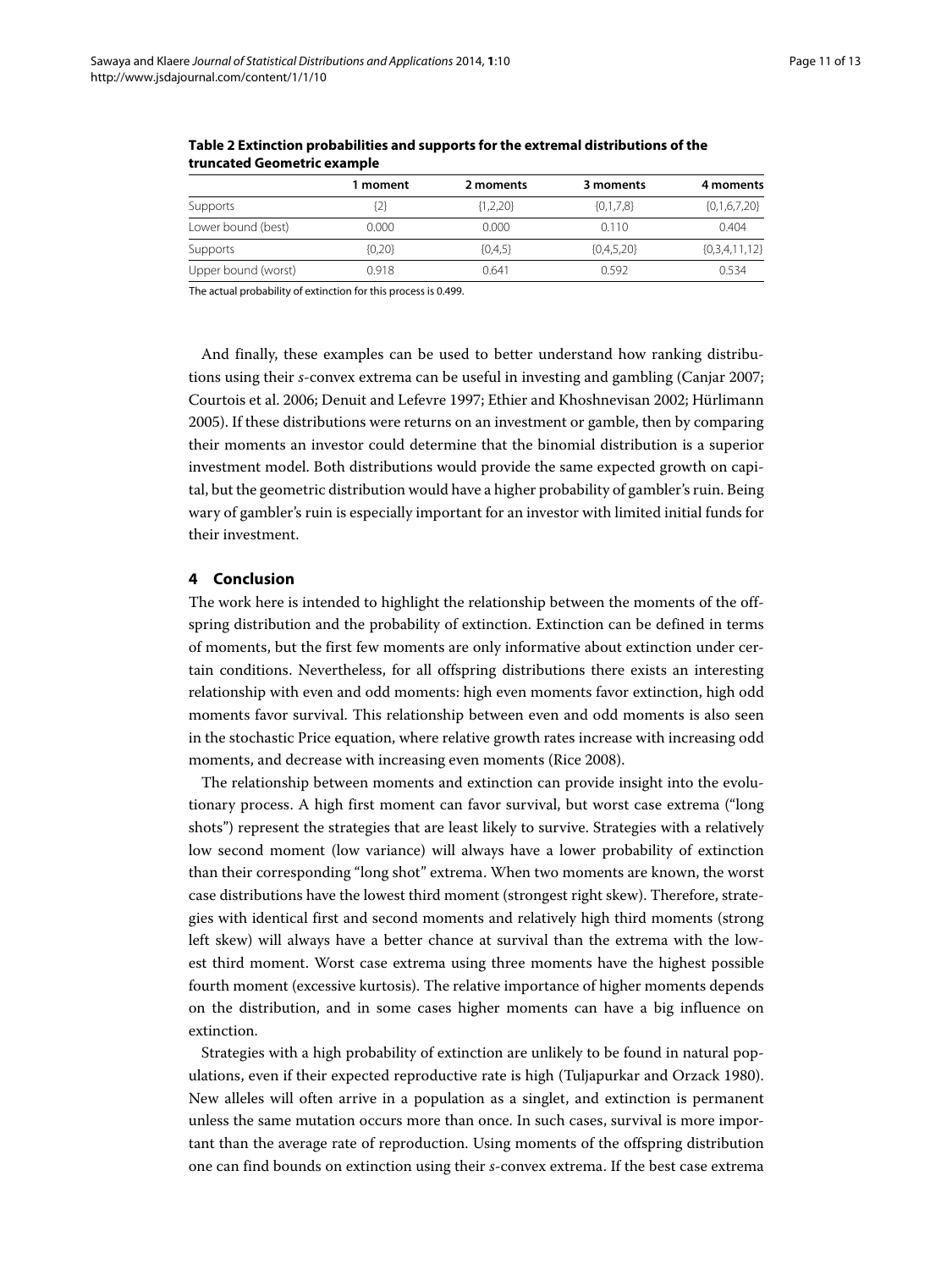for a set of moments has a high probability of extinction, then strategies with these moments will be evolutionarily unlikely, regardless of how fit these strategy would be if they avoided extinction.

Gamblers can avoid strategies with a high risk of ruin by calculating their odds. In natural populations, such calculations are not required to prevent the occurrence of high risk strategies. Instead, risky strategies will be naturally unlikely, especially considering that many arrive as a single allele with one chance at survival. Similarly, gamblers and investors who begin with limited funds and chose risky strategies are likely to "go extinct" through gambler's ruin. Risk is not solely determined by mean growth, and strategies with a high mean can sometimes have high risk. Unfortunately, these high risk and high reward strategies are unlikely to return anything without sufficient investment, so natural avoidance of risk can result in missed opportunity for growth.

#### **Competing interests**

The authors declare that they have no competing interests.

#### **Authors' contributions**

SS and SK both conceived, designed and developed the methods and results, which were then interpreted by both authors. The manuscript was primarily written by SS, with help from SK. Both authors read and approved the final manuscript.

#### **Acknowledgement**

The authors like to thank Ninh Anh for a fruitful discussion on calculating the supports and probabilities for the extremal distributions, and the many constructive comments by the editor and two anonymous referees.

#### **Author details**

<sup>1</sup> Institute for Behavioral Genetics, University of Colorado, Boulder, Colorado, USA. <sup>2</sup> Department of Statistics and School of Biological Sciences, University of Auckland, Auckland, New Zealand. 3Formerly: Department of Anatomy, and Allan Wilson Centre for Molecular Ecology and Evolution, University of Otago, Dunedin, New Zealand.

#### Received: 22 December 2013 Accepted: 6 May 2014 Published: 16 June 2014

#### **References**

- <span id="page-11-4"></span>Canjar, RM: Gambler's Ruin revisited: The effects of skew and large jackpots. In: Ethier, S, Eadington, W (eds.) Optimal Play: Mathematical Studies of Games and Gambling. Institute for the Study of Gambling and Commercial Gaming, pp. 439–469. University of Nevada, Reno, (2007)
- <span id="page-11-6"></span>Courtois, C, Denuit, M, van Bellegem, S: Discrete *s*-convex extremal distributions: theory and applications. Appl. Math. Lett. **19**, 1367–1377 (2006)
- <span id="page-11-7"></span>Daley, DJ, Narayan, P: Series expansions of probability generating functions and bounds for the extinction probability of a branching process. J. Appl. Probab. **17**, 939–947 (1980)

<span id="page-11-8"></span>Denuit, M, Lefevre, C: Some new classes of stochastic order relations among arithmetic random variables, with applications in actuarial sciences. Insur. Math. Econ. **20**, 197–213 (1997)

- <span id="page-11-13"></span>Denuit, M, de Vylder, E, Lefevre, C: Extremal generators and extremal distributions for the continuous *s*-convex stochastic orderings. Insur. Math. Econ. **24**, 201–217 (1999)
- <span id="page-11-12"></span>Denuit, M, Lefevre, C, Mesfioui, M: On *s*-convex stochastic extrema for arithmetic risks. Insur. Math. Econ. **25**, 143–155 (1999)
- <span id="page-11-3"></span>Ethier, SN, Khoshnevisan, D: Bounds on gambler's ruin probabilities in terms of moments. Methodol. Comput. Appl. Probab. **4**, 55–68 (2002). 10.1023/A:1015705430513
- <span id="page-11-5"></span>Hürlimann, W: Improved analytical bounds for gambler's ruin probabilities. Methodol. Comput. Appl. Probab. **7**, 79–95 (2005). 10.1007/s11009-005-6656-4
- <span id="page-11-10"></span>Karlin, S, McGregor, JL: The differential equations of birth-and-death-processes, and the stieltjes moment problem. T. Am. Math. Soc. **85**, 489–546 (1957)
- <span id="page-11-1"></span>Kelly, J: A new interpretation of information rate. Bell Sys. Tech. J. **35**, 917–926 (1956)
- <span id="page-11-9"></span>Kimmel, M, Axelrod, DE: Branching Processes in Biology. Springer, New York (2002)
- <span id="page-11-0"></span>Lewontin, RC, Cohen, D: On population growth in a randomly varying environment. P. Natl. Acad. Sci. USA. **62**, 1056–1060 (1969)
- <span id="page-11-2"></span>MacLean, LC, Thorp, EO, Ziemba, WT: Good and bad properties of the Kelly criterion. In: The Kelly Capital Growth Investment Criterion: Theory and Practice, pp. 563–574. World Scientific Publishing, Singapore, (2010)

<span id="page-11-11"></span>Prékopa, A: The discrete moment problem and linear programming. Discrete Appl. Math. **27**, 235–254 (1990)

<span id="page-11-14"></span>R Development Core Team: R: a language and environment for statistical computing. R Foundation for Statistical Computing, Vienna, Austria (2011).<http://www.R-project.org>